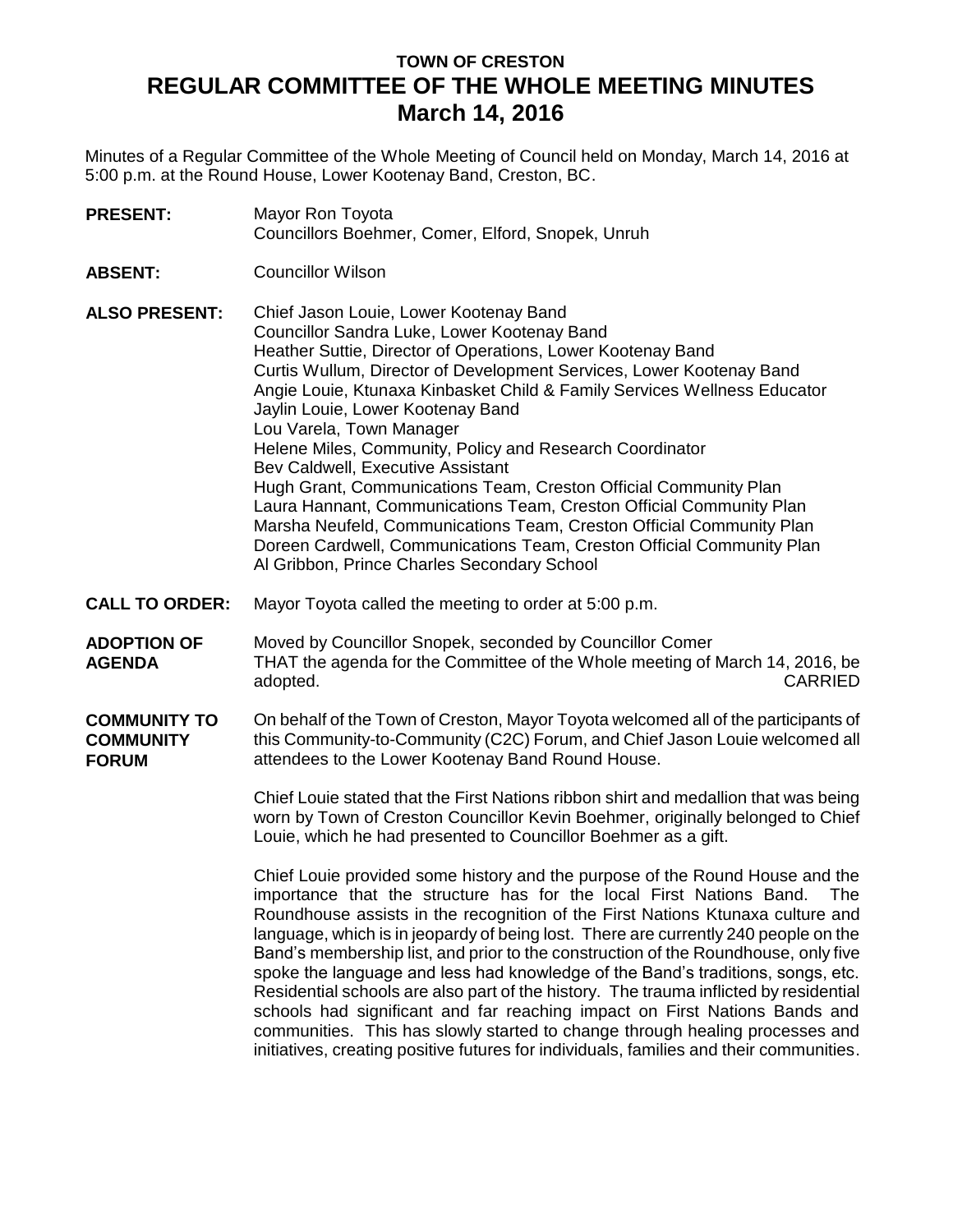Funding to construct the Roundhouse was an issue. A formal presentation was made to various corporations, one to two years went by with no feedback. In the spring of 2014 the Band started to receive positive support from some corporations, \$250,000 from one and then another commitment for \$250,000, followed by other smaller contributions. July 2014 saw the start of construction, opening in November 2015.

Chief Louie stated that guests in the Roundhouse are invited to talk about important issues. No shoes are permitted in the Roundhouse, only slippers, moccasins or sock feet. The reason for this is that there is a lot of turmoil, ugliness, dirt outside and they do not want to bring that turmoil into the building, leave it at the door – only bring peace in. The East door is used to welcome spirits, the only people who come through that door are those that are sick and in need of help. The West door is for people who are in good health to enter. The kitchen door is reserved for people who work in the kitchen. Protocol is that seating is on the floor.

Chief Louie sang a song of Prayer prior to dinner being served.

Mayor Toyota described the purpose of this C2C Forum, which is to continue the relationship building between the two local governments and the residents of the Lower Kootenay Band and the Town of Creston. Mayor Toyota outlined the history of C2C Forums with the Town and the Lower Kootenay Band Councils, which have been key to the positive relationship that has been formed between the two Councils and the communities at large.

Chief Louie acknowledged the support of Councillor Sandra Luke, who is a valuable member of the Lower Kootenay Band Team. Chief Louie stated that the Lower Kootenay Band wants to continue to build on the relationship with the Town and mentioned some of the relationship building events that have taken place where the two local governments have participated, i.e. Food Bank Challenge, PTSD Awareness Walk, Canoe Trek (Bonners Ferry to Rykerts), Canoe Trek (Kootenay Lake), Family Day celebrations, Joint Inauguration, dinner meetings, etc.

Mayor Toyota expressed his Council's interest in reaffirming the Memorandum of Understanding and Friendship that was signed between the Councils in 2009, with the new members of Council. This will be brought forward at a later date.

Chief Louie took the opportunity to share with the attendees, a few words from their native language: anwunikit (later), sooksay (good/it's good), and ki'su'k kyukyit (good day/afternoon).

►TOWN OF CRESTON OFFICIAL leader for the Communications Team for the Town of Creston's Official Community COMMUNITY PLAN Plan. At this time Mayor Toyota turned the meeting over to Ms. Laura Hannant, Team

> Ms. Hannant reported that the current Town of Creston Official Community Plan was adopted in 2001 and is now under review. The first piece of the engagement process is to receive input from the Lower Kootenay Band as to traditional land use and quality of life (what do we want it to feel and look like).